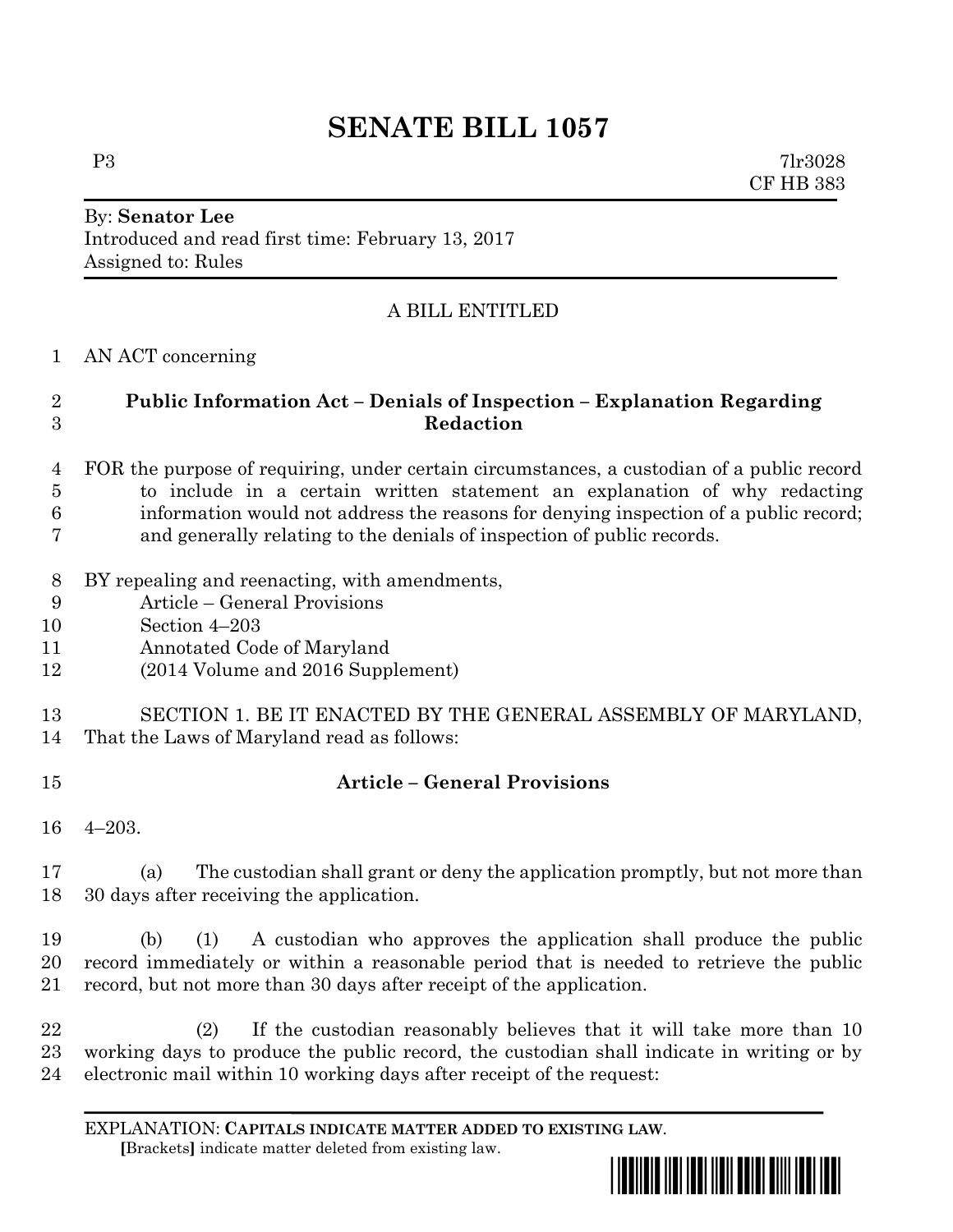#### **SENATE BILL 1057**

 (i) the amount of time that the custodian anticipates it will take to produce the public record; (ii) an estimate of the range of fees that may be charged to comply with the request for public records; and (iii) the reason for the delay. (3) Failure to produce the public record in accordance with this subsection constitutes a denial of an application that may not be considered the result of a bona fide dispute unless the custodian has complied with paragraph (2) of this subsection and is working with the applicant in good faith. (c) (1) A custodian who denies the application shall: (i) within 10 working days, give the applicant a written statement that gives: 13 1. the reasons for the denial [and,]; **2.** if inspection is denied under § 4–343 of this title**[**,**]: A.** a brief explanation of why the denial is necessary; **AND B. AN EXPLANATION OF WHY REDACTING INFORMATION WOULD NOT ADDRESS THE REASONS FOR THE DENIAL; [**2.**] 3.** the legal authority for the denial; **[**3.**] 4.** without disclosing the protected information, a brief description of the undisclosed record that will enable the applicant to assess the applicability of the legal authority for the denial; and **[**4.**] 5.** notice of the remedies under this title for review of the denial; and (ii) allow inspection of any part of the record that is subject to inspection. (2) A custodian may not ignore an application to inspect public records on the grounds that the application was intended for purposes of harassment. (d) Any time limit imposed under this section: